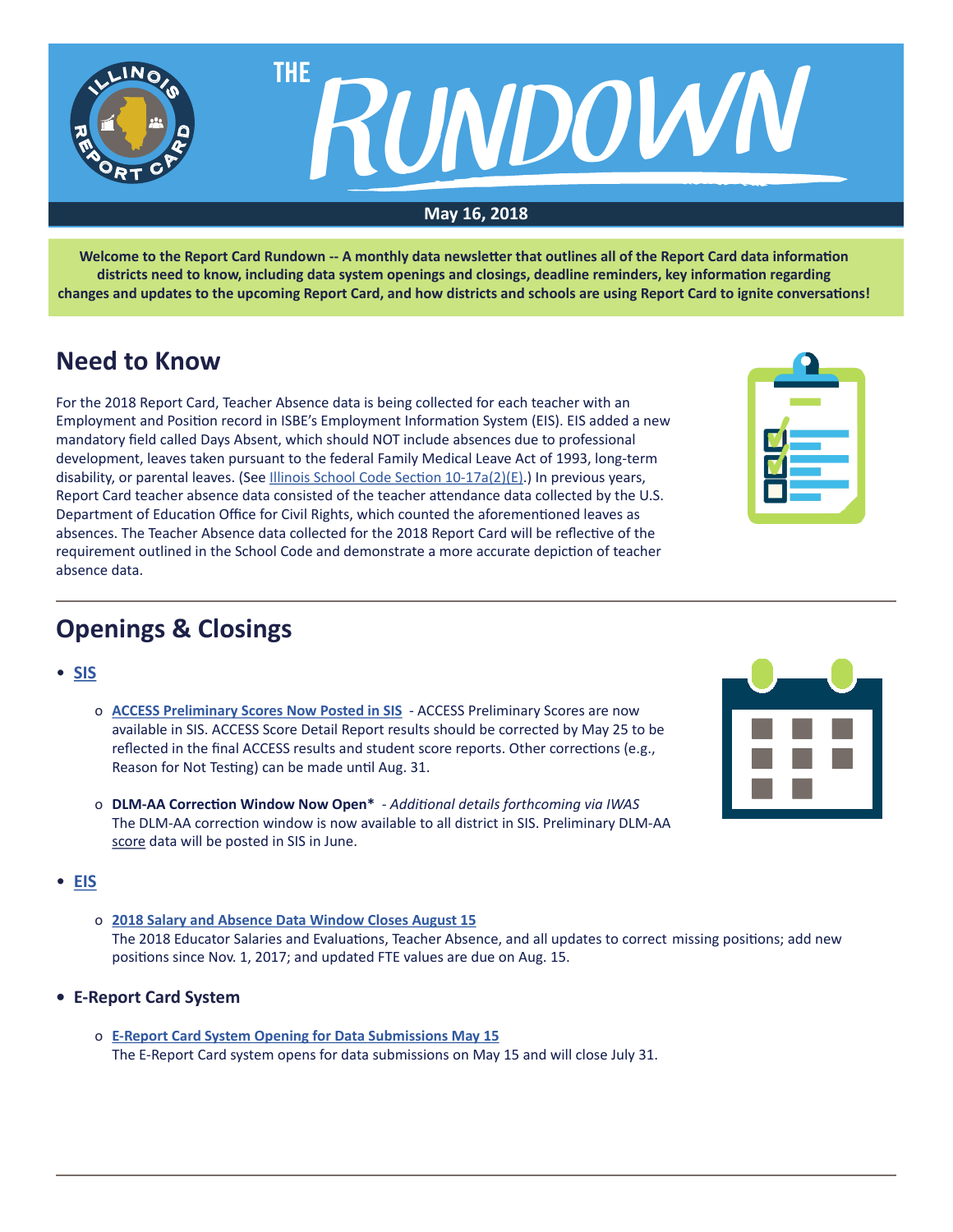# **Reminders**

#### • **SIS**

- **o SAT Correction Window Now Open\* Districts can enter [Reason for No Valid Test Attempts](https://www.isbe.net/Documents/reason-no-valid-test-attmpt.pdf) (RNVTA).**
- **o PARCC Correction Window Now Open\* Districts can enter [Reason for No Valid Test Attempts](https://www.isbe.net/Documents/reason-no-valid-test-attmpt.pdf) (RNVTA).**
- **o 2018 Student Enrollment Deadline July 1 Open since August 2017**
- **o 2018 Student Course Assignment Data Deadline July 31 Open since August 2017**
- **o 2018 Teacher Course Assignment Data Deadline July 31 Open since August 2017** 
	- *\* Details regarding additional assessment corrections will be in upcoming Report Card Rundown issues.*

# **Dive Deeper**

## **Illinois Report Card Engagement Session Process Manual**

ISBE wants to get the best information to students, families, and communities regarding the quality of learning in each and every public school in Illinois. As previously mentioned, this year there will be new information on the Illinois Report Card and a new schema for evaluating learning happening in the school. Given this transition, ISBE wants to hear from students, families, and community partners about what information they care about and why. We have provided a [Process Manual](https://www.isbe.net/ilreportcard) to assist schools, districts, and community organizations in holding their own Report Card Engagement Sessions. Be sure to send us the feedback you receive from your sessions by emailing [reportcard@isbe.net.](mailto:reportcard@isbe.net) The information gathered through these stakeholder meetings will help inform how we share new data on school performance in a way that is accessible, useful, and valid.





Real Learning for Real Life is holding an engagement session webinar from 3 to 4:30 p.m. on May 17. Join this session to give us your feedback and to learn how to host a feedback session for your own community. [Join the webinar here](https://global.gotomeeting.com/join/552885717?mc_cid=3663e027c7&mc_eid=2622f6f012)!

### **New Tool: Data Calendar**

Check out ISBE's new [Data Calendar](https://www.isbe.net/Pages/ISBE-Education-Data-Systems-Calendar.aspx), which offers a quick view of key dates for EIS, SIS, I-Star, assessments, and other Data & Reporting Collection timelines!

### **Training Sessions: SIS Summer Training Sessions for New Users**

SIS summer training sessions are scheduled and open for registration. Sessions are designed for NEW SIS users. Seating is limited for each session at each location, so please register as soon as possible. Session dates begin July 24 and run through Aug. 9. [Register no](http://webapps.isbe.net/ISBEConference/)w !

### **Upcoming Webinar: SIS End of School Year 2018 E-Report Card Data Verification**

Join us for a webinar from 1:30-3 p.m. on May 22. The webinar will cover all data elements of the E-Report Card to ensure districts understand the verification process and address any questions. [Register now!](https://register.gotowebinar.com/register/8264933638775133699)

### **Webinar: SIS End of School Year 2018 and Planning for School Year 2019**

[View the recorded SIS webinar](https://register.gotowebinar.com/recording/214738309796375299) from April 26 to learn more about the assessment correction and scores process, end of school year 2018 tasks, exiting students, Report Card verification, and upcoming key dates and trainings.